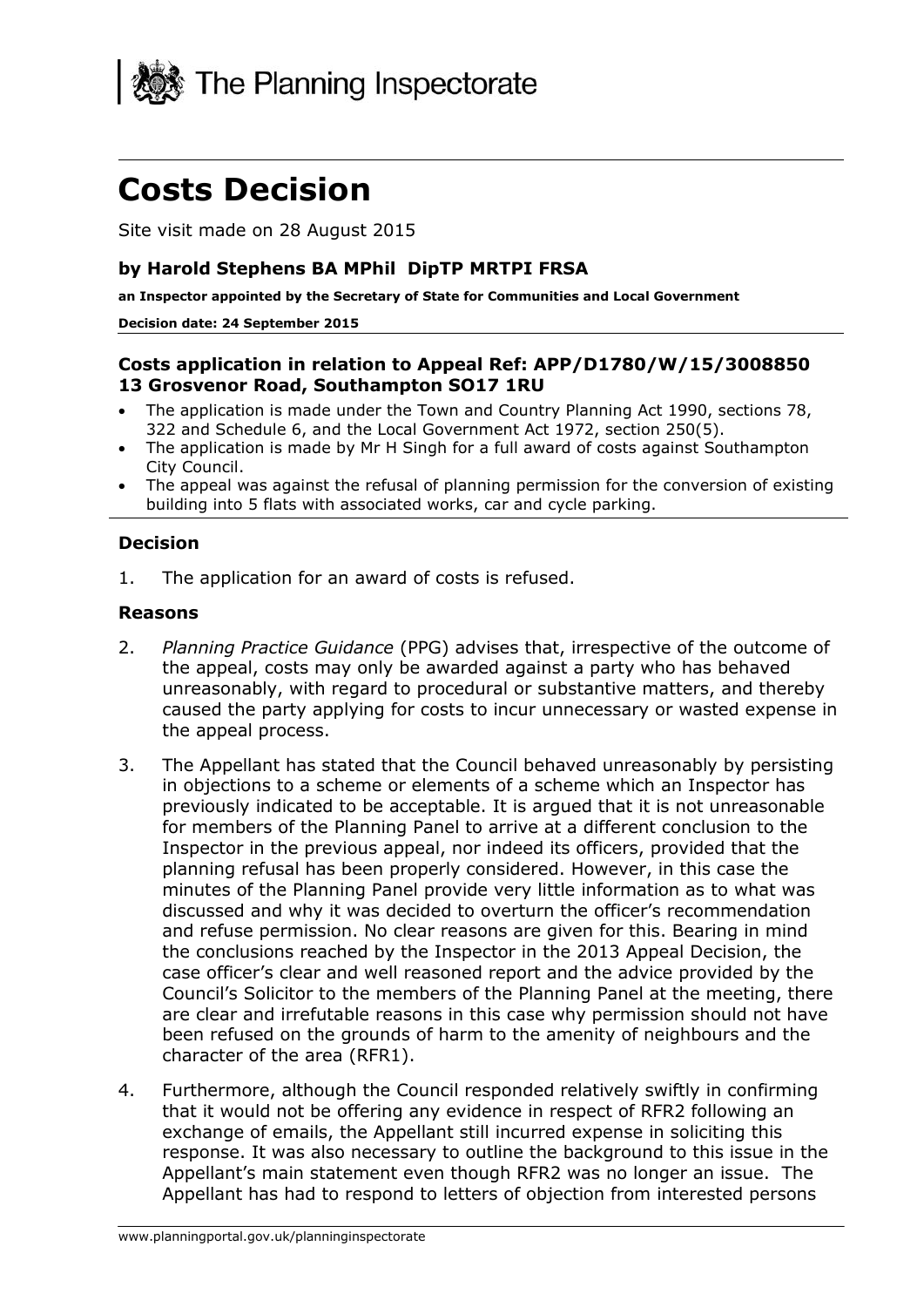and the HRA in relation to parking. It was also necessary to respond to RFR2 which required the Appellant to enter into a planning obligation. This has been shown not to accord with the law or relevant national policy in the NPPF and comprises unreasonable behaviour. The inclusion of RFR2 was an error and it has resulted in the Appellant incurring costs in preparing for this appeal. It is not unreasonable for the Appellant to seek to recover these costs.

- 5. The Council states that the application was refused at the Planning Panel meeting on 28 October 2014. Whilst the officer recommendation was on balance to approve the application this was overturned by members of the Planning Panel. This is possible where the Panel attaches differing weight to the associated merits and circumstances of the case. This in itself does not constitute unreasonable behaviour but reflects the democratic nature of the planning system. The Council contends that it is not unreasonable behaviour to arrive at a different conclusion to the Inspector in a previous appeal or indeed to that in the officer's report provided that the planning refusal has been properly considered.
- 6. The Council argues that the 2013 Appeal Decision was properly assessed as the appeal decision was set out in the officer's report to the Panel. The decision was further scrutinised by a barrister appointed by the HRA and this opinion formed an additional material consideration in the case and one to which the Panel attached due weight. The Panel agreed with the findings of the HRA's barrister and disagreed with the officer's recommendation. The Panel felt that the proposal would lead to harm to both the living conditions of neighbouring residential occupiers and to the character of the area and that this harm outweighed the findings of the previous Inspector and its own planning officer. As such, the Council has not acted unreasonably in relation to RFR1.
- 7. Although RFR2 is not being defended, the Council does not accept that the Appellant has had to waste unnecessary time or money as his agent (Max Holmes) agreed to the imposition of a legal agreement restricting permits in order to address previous concerns. The Appellant was also advised ahead of the appeal that, taking further legal advice, RFR2 would not be defended at this appeal. The Council does not accept that it has acted unreasonably in refusing the scheme contrary to officer advice. The Council's refusal is based on sound planning merits taking into account the development plan and all material considerations.
- 8. In my view, it was reasonable for the Council to come to the decision that it did because if the development was allowed as proposed it would not comply with policies in the development plan. The Planning Panel is within its rights to disagree with a previous Inspector's decision and an officer's recommendation if the reasoning is sound and other material considerations dictate. The 2013 Appeal Decision was properly assessed as it was set out in the officer's report to the Planning Panel and the decision was further scrutinised by a barrister appointed by the HRA. The barrister's opinion formed an additional material consideration in the case and one to which the Panel was entitled to attach due weight.
- 9. Moreover, I note that the Panel felt that in the 2013 Appeal Decision the Inspector did not set out clearly her reasoning behind her conclusions and made assumptions that were not based upon fact, particularly with regard to